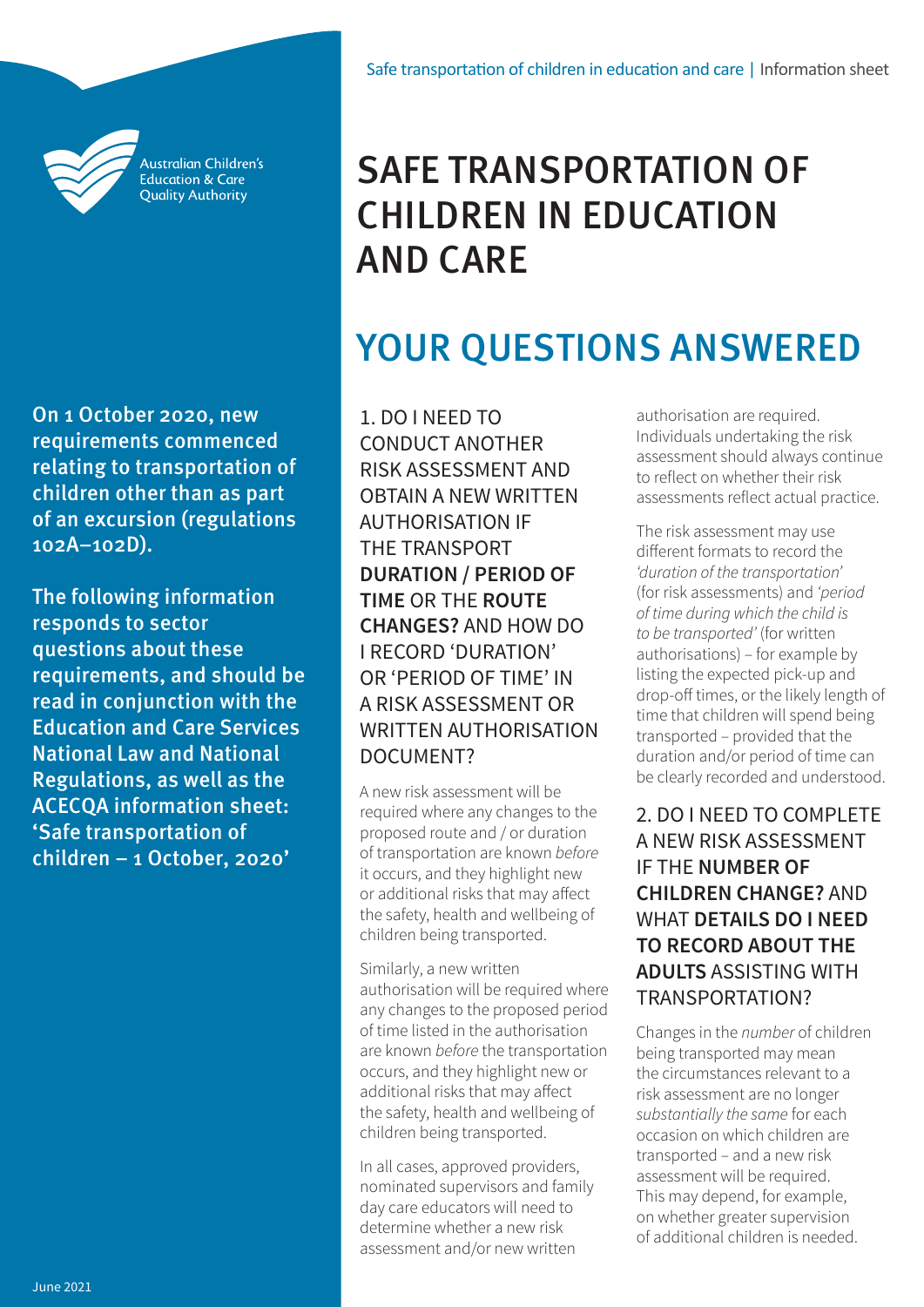Conversely, it is unlikely that the absence of one or more children on infrequent occasions due to illness would require a new risk assessment.

In the school age education and care context – where casual and short-notice bookings are more common – risk assessments will likely need to be completed more frequently than in relation to a long day care or family day care setting, where numbers of children may be more stable.

Regulation 102C(2)(f) requires only that the *number* of adults and children involved in the transport is recorded in a risk assessment. The ACECQA risk assessment template provides for additional detail of the full names of each adult to be recorded. If services choose not to include names of relevant adults, they may refer to a separate record of the names of individuals involved in transport – noting that approved providers must already keep a record of staff working directly with children (regulation 151). Additionally, transport provided or arranged by a service forms part of the service, and broader record-keeping requirements continue to apply.

#### 3. SHOULD THE **TRANSPORT CHECKLIST** ON THE ACECQA RISK ASSESSMENT TEMPLATE BE COMPLETED **DAILY OR ANNUALLY** WITH THE REST OF THE ASSESSMENT?

The ACECQA risk assessment template is a guide only to assist approved providers and their services complete the risk assessment required under regulation 102C. The risk assessment must consider, among other things, whether any items should be readily available during transportation (examples include a mobile phone and list of emergency contacts).

If using the ACECQA risk assessment template then the checklist included will need to be completed each time a new risk assessment is undertaken. Therefore, completing this once every 12 months will satisfy regulation requirements when it relates to *'regular transportation'.*

### 4. HOW SHOULD I ASSESS RELEVANT **STATE OR TERRITORY REQUIREMENTS FOR SEATBELTS OR SAFETY RESTRAINTS** IN A RISK ASSESSMENT? WHAT ABOUT THE ROAD WORTHINESS OF A VEHICLE?

A transport risk assessment must consider jurisdictional requirements for seatbelts or safety restraints (regulation 102C(2)(d)).

While it is the role of relevant law enforcement officers to monitor all passengers' wearing of seatbelts or safety restraints, under the NQF authorised officers may consider this equipment, for example as to age appropriateness and whether seatbelts or safety restraints have been considered as part of risk assessment requirements. Therefore a breach of the National Law might arise independently of any compliance with road safety legislation in each state and territory.

The roadworthiness of the vehicle will also likely be a relevant consideration when identifying all transport risks under regulation 102C(1), as well as ensuring every reasonable precaution is taken to protect children from harm and from any hazard likely to cause injury (section 167).

#### 5. DOES THE REFERENCE TO TRANSPORTATION UNDER DIVISION 7 (TRANSPORTATION OF CHILDREN OTHER THAN AS PART OF AN EXCURSION) OF PART 4.2 (CHILDREN'S HEALTH AND SAFETY) INCLUDE **WALKING WITH CHILDREN?**

No. It was not intended that the requirements under Part 4.2, Division 7 of the National Regulations would apply to scenarios where children may be walking with educators / other staff outside of an education and care service premises, while still in the care of the service. The reference to the need to consider procedures for embarking/disembarking the means of transport in the service's risk assessment (r102C) confirms this position.

However, there are other provisions in the National Regulations that may apply to children arriving/leaving the premises – or moving between external locations – by means of walking.

For example, regulation 99 (children leaving the education and care service premises) details obligations for approved providers, nominated supervisors and family day care educators in relation to children leaving an education and care service premises.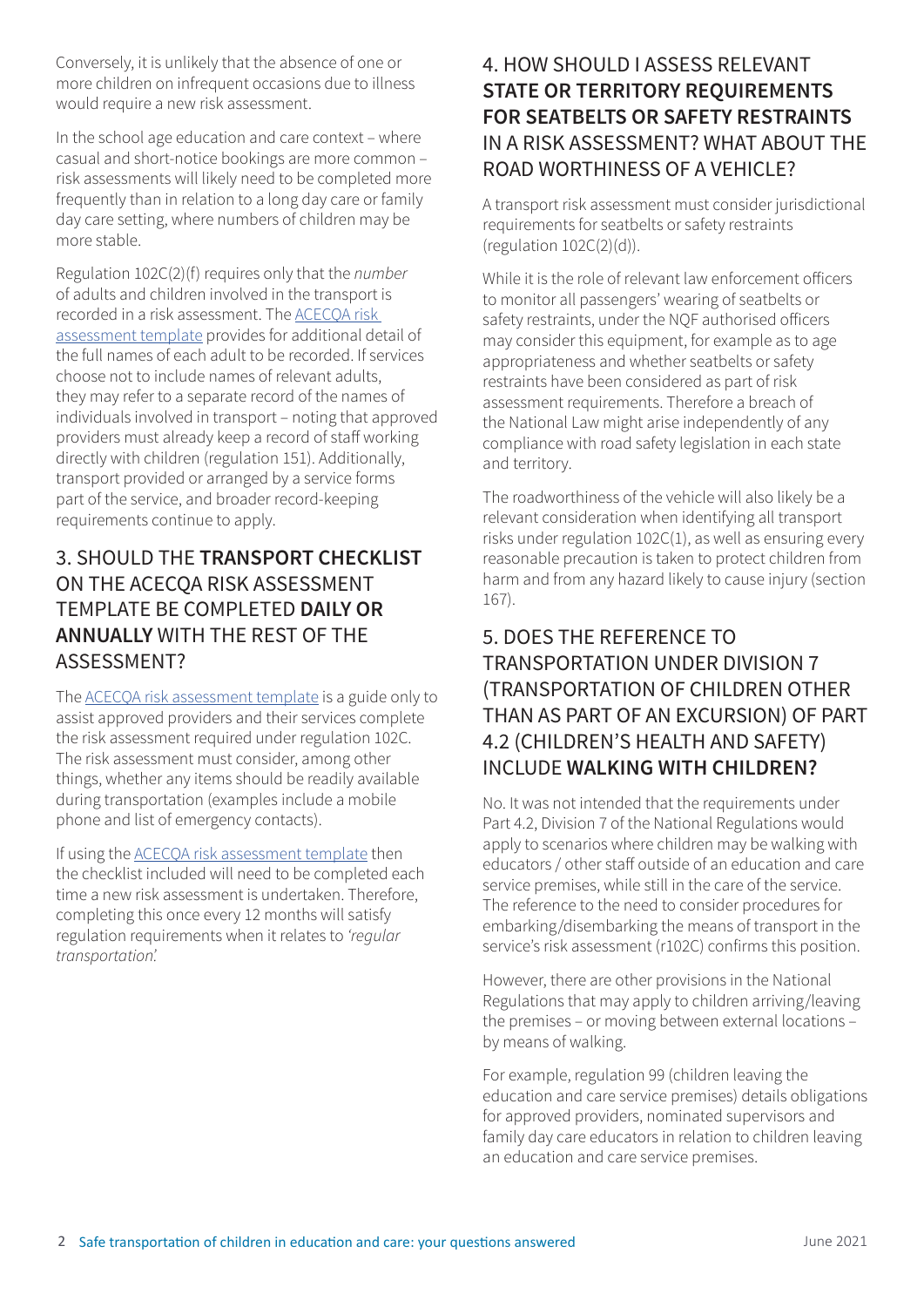Additionally, where a child or children leave the education and care service premises in the company of an educator for an outing organised by the service or family day care educator – including by walking in the company of those educators – requirements to conduct risk assessments and obtain written authorisations for excursions under regulations 100–102 will apply. These scenarios may include, but are not limited to, walking to or from a service to (or walking between) the following:

- collecting or dropping off children who attend the service
- walking children to and from school
- going shopping
- visiting the local library
- attending a park or playground
- attending a playgroup.

Walking to or from a service premises is also expressly recognised under the definition of a regular outing (regulation 4), which includes a walk to and from a destination – where the destination is visited regularly as part of the service's educational program, and the circumstances relevant to the risk assessment are the same on each outing. Requirements for conducting risk assessments and obtaining written authorisations under regulations 100–102 will again apply in these scenarios.

#### 6. REGULATION 102C(2)(E) REQUIRES THAT RISK ASSESSMENTS CONSIDER ANY **WATER HAZARDS** IN RELATION TO THE TRANSPORTATION OF CHILDREN. IF CHILDREN ARE INSIDE A VEHICLE, WHAT IS THE INTENT OF IDENTIFYING WATER HAZARDS EXTERNAL TO THE VEHICLE? AND WHAT IS A 'WATER HAZARD'?

'Water hazard' is not defined in the National Regulations. Providers and their services should consider how the risk of water hazards may arise in their specific transport context. The examples of water hazards listed in the ACECQA risk assessment template are intended to be a guide only.

For example, in some contexts there may be a need to consider the possibility of flooding along the proposed transport route. Although unlikely, it is also possible that water hazards may become relevant in the context of vehicle breakdown or other circumstances where children may need to exit a vehicle for periods of time, in areas close to bodies of water such as creeks, rivers, or coastal roads.

More generally, the purpose of the risk assessment is to identify and assess risks that transporting children may pose to their safety, health or wellbeing. Regulation 102C(2) highlights specific factors that *must*  be considered, however, providers and their services should always give appropriate consideration to a broad range of risks, whether they be inside or outside the vehicle.

### 7. THE SCHOOL OUR SERVICE PICKS UP / DROPS OFF CHILDREN FROM **DOES NOT HAVE A DESIGNATED PLACE FOR ME TO PARK** AND SAFELY GET ALL CHILDREN IN/ OUT OF THE VEHICLE AND ESCORT CHILDREN TO / FROM THE SCHOOL GROUNDS. WHAT SHOULD WE DO?

The approved provider, nominated supervisor and family day care educator must ensure all children being educated and cared for by the service are adequately supervised at all times, and that every reasonable precaution is taken to protect children being educated and cared for from harm and hazards likely to cause injury. This includes during excursions and on transportation provided or arranged by the service, and extends to drop-off/pick-up times when a child is in the care of the service.

Any particular circumstances around drop-off / pickup and the risks they may raise must be addressed in the transport risk assessment. Where relevant, an effective approach may include the education and care service provider working collaboratively with the relevant school(s) to assist in mitigating such risks, particularly given individual schools may have specified requirements such as drop off/collection times and/or duty teacher provisions.

### 8. HOW DO **SIGN IN / SIGN OUT PROCESSES** APPLY WHERE A CHILD IS NO LONGER PHYSICALLY AT A SERVICE PREMISES, BUT STILL UNDER THE SERVICE'S CARE (E.G. ON A SERVICE'S BUS BEING DRIVEN HOME)?

Where applicable, sign in / sign out processes will need to reflect situations where a child has left a service premises but is still in the care of the service – for example, due to being transported home or to another location by the service.